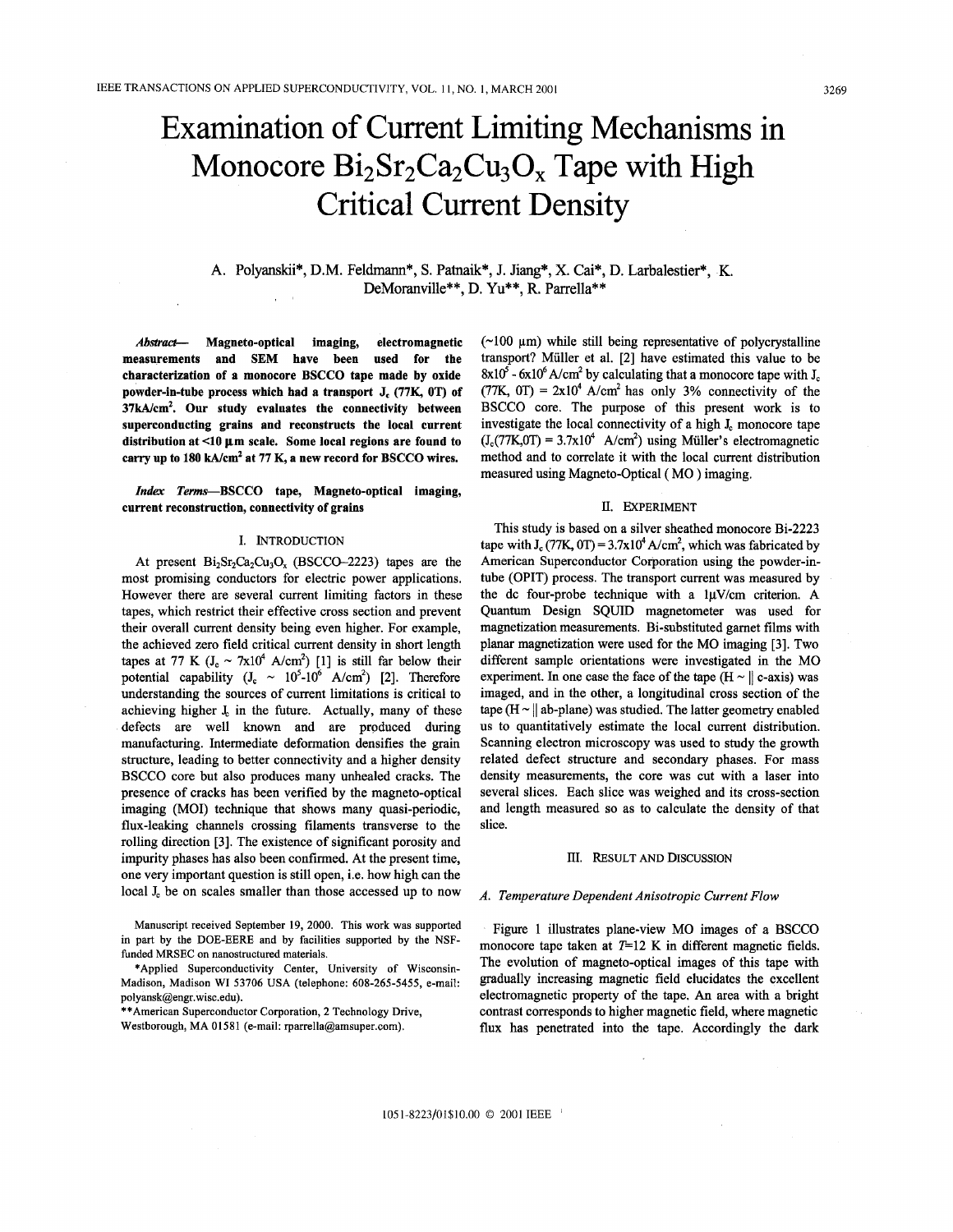

**Fig.1. The plane-view magneto-optical images** of **the BSCCO monocore tape taking at T=12K and magnetic field a) H=40mT, b) H=80mT, c) H=120mT** 

regions demonstrate very good shielding property of this tape. The front of flux penetration is very smooth (the boundary between bright and dark area) and its depth increases progressively with the magnitude of the magnetic field. At a field of 120 mT (Fig.1c) magnetic flux has entered the tape from all edges and a well-demarcated "roof" pattem can be seen at the center and along diagonals. Such MO patterns of the **flux** distribution indicate that a significant long-range current is flowing around the whole tape. We see that the angle between diagonals is less than **90'** (about **83- 85'),** which means that the critical current density along the tape axis is higher than that across the tape. We can also see a characteristic flux penetration pattern that reflects structural non-uniformity in the **BSCCO** core, presumably due to microcracks, porosity and impurity phases. At liquid nitrogen temperature (Fig. **2),** flux penetration into the **BSCCO** core takes place much more quickly than at 12 K, and full flux penetration is already observed at  $H = 8$  mT. It is interesting to note that the angle between diagonals goes up to **88-89'**  and points to the fact that the role of different obstacles **is** 



**Fig.3.** MO **images taken at T=llK and H=40 mT for different method**  of **deformation: a) hammering; b) 50% reduction by rolling and c) bending around the** lmm **diameter drill.** 



**Fig.2. The plane-view magneto-optical images of the BSCCO monocore tape taken at** T=77K **and magnetic field a)** H=SmT; b) **H=8mT** 

more significant at **77K** and thereby reduces the critical current density along the tape axis.

### *B. Investigation of Connectivity in BSCCO Core*

It is well known that poor connectivity among superconducting grains is one of the prime hindrances for achieving higher critical current density in **BSCCO** tapes. To better understand the electrical connectivity of this tape we have subjected it to different forms of mechanical deformations and have checked the resulting defect structure by MO imaging. Fig. **3** demonstrates three MO pictures taken on the tape after three types of mechanical deformations have been applied: hammering, 50% reduction by rolling, and by bending the tape around a lmm-diameter drill. It is very clear from these MO pattems that hammering or a 50% rolling reduction introduce the densest network of defects. At the



**Fig,4. The temperature dependence of magnetization curves taken on fully processed tape (bottom) and after hammering deformation (top) by SQUID magnetometer.**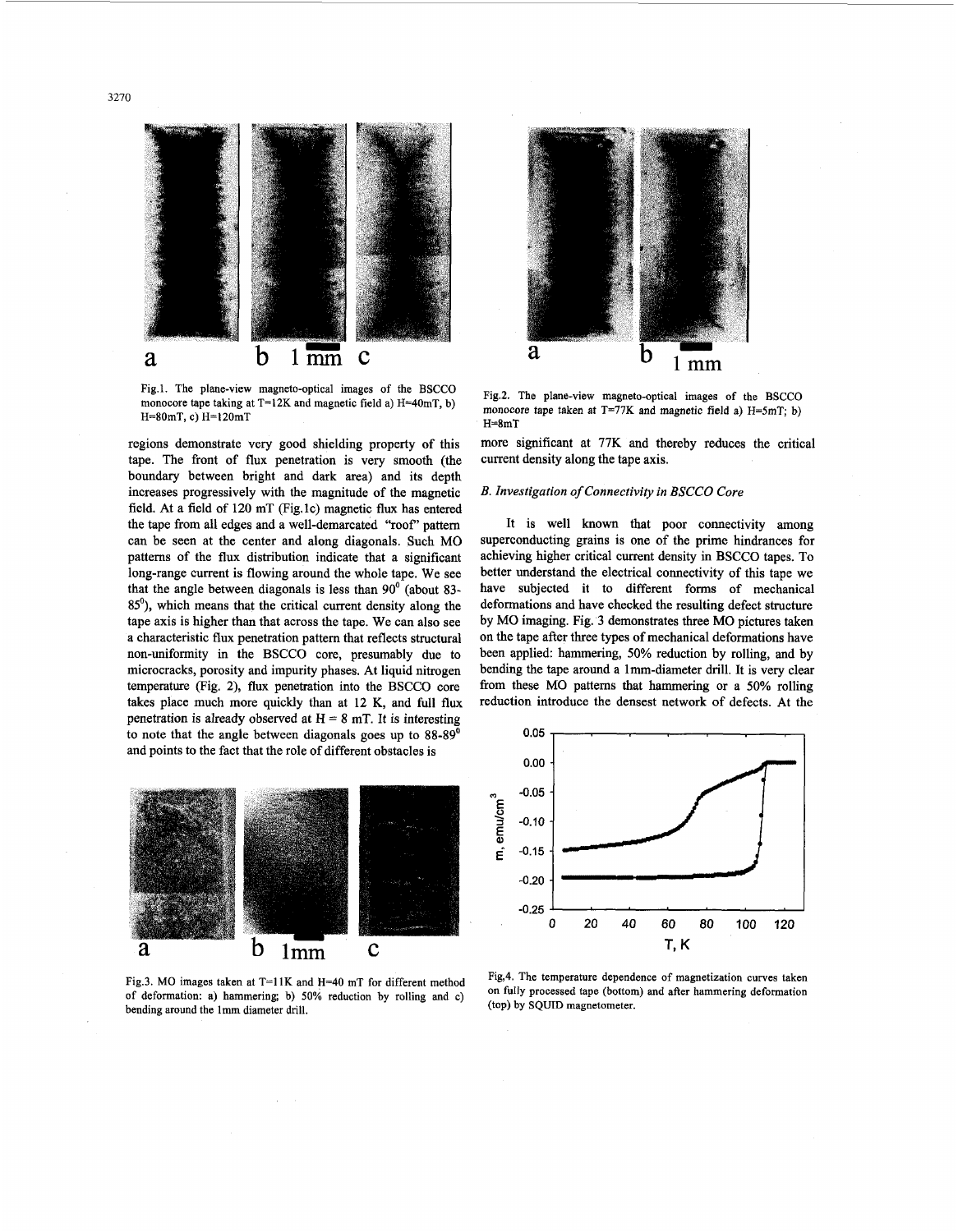

**Fig. 5. Remnant magnetic moment as a function of the maximum applied field at T=10 K for the as-grown, bent and rolled tapes. The external field is applied perpendicular to tape plane.** 

same time bending over a lmm diameter drill does not generate a network of cracks on as small a length scale. The MO images of these crushed samples do not show macroscopic bulk current circulating on the scale of the sample size and for this reason, the "roof' patterns are absent on each one. Thus these extrinsic defects prevent any largescale bulk intergrain critical current flow. The magnetic **flux**  penetrates in each sample in an unrestricted way along numerous mechanical defects, well visible in the MO image. The temperature dependence of magnetization for the hammered tapes measured with magnetic field applied perpendicular to the c-axis shows a clear transition at 80 K (Fig. **4).** This transition can be attributed mostly to **2212**  intergrowths within the **2223** grains. Such intergrowths are often found in 2223 tapes by TEM **[4]** and their presence in these particular samples was confirmed by XRD [5].

Recently Muller et al. have showed **[2]** that the tape core

connectivity can be extracted from the ratio of intergrain and intragrain critical current density which can be derived from the remnant magnetic moment in as-grown and crushed tapes. In our magnetic experiments we compared two crushed tapes with different kinds of deformations: 50% reduction of thickness by rolling (Fig. 3b) and bending around the 1 mm diameter drill (Fig. 3c). As is well visible from MO pictures in Fig. 3, the rolled sample, with 50% reduction, has the highest density of microcracks than the other two tapes and the MO image is entirely due to intragranular contributions. Thus by studying the as-grown and crushed tapes we can obtain both intergrain and intragrain contribution to critical current density.

The magnetization measurements were done by using the SQUID magnetometer to progressively increase field and measure the remnant moment on a zero field-cooled sample. Fig. 5 shows the remnant moment for various maximum fields for the as-grown, rolled and bent tapes at the fixed temperature of 10 K. All three tapes show saturation at  $\sim 0.3$  T external field. This implies that both intergrain and intragrain regions in these tapes saturate around the same field and that the as-grown tape is very well connected. From the analysis of Müller et al. [2] the tape connectivity  $C = J_0$  (intergrain)/J<sub>c</sub> (intragrain), is dependent on the geometry of the sample, the superconducting volume fraction and the ratio of intergrain and intragrain remnant moment. It is important to note that bending around **1** mm diameter drill does not create defects of the order of grain size, which is evident from the MO images, and therefore the bent tape cannot be used to extract the intragranular remnant magnetic moment. From our measurements on the bent tape we found  $C \sim 0.034$  while on the rolled tape C is 0.2. This means that local critical current can be  $\sim$  5 times higher than long range critical current. Clearly better connectivity  $C = 0.2$  has resulted in very high critical current density in this particular BSCCO tape.



**Fig.6. SEM image of a longitudinal section of BSCCO monocore tape. White color is Pb-rich phase (3221), black color is (Ca,Sr),CuO,- impurity phases and some Bi-2212 are presented. Fig.7. The slab geometry of** MO **experiment. The tape thickness is** 



55-60  $\mu$ m and the half of the width is 1mm (vertical direction).